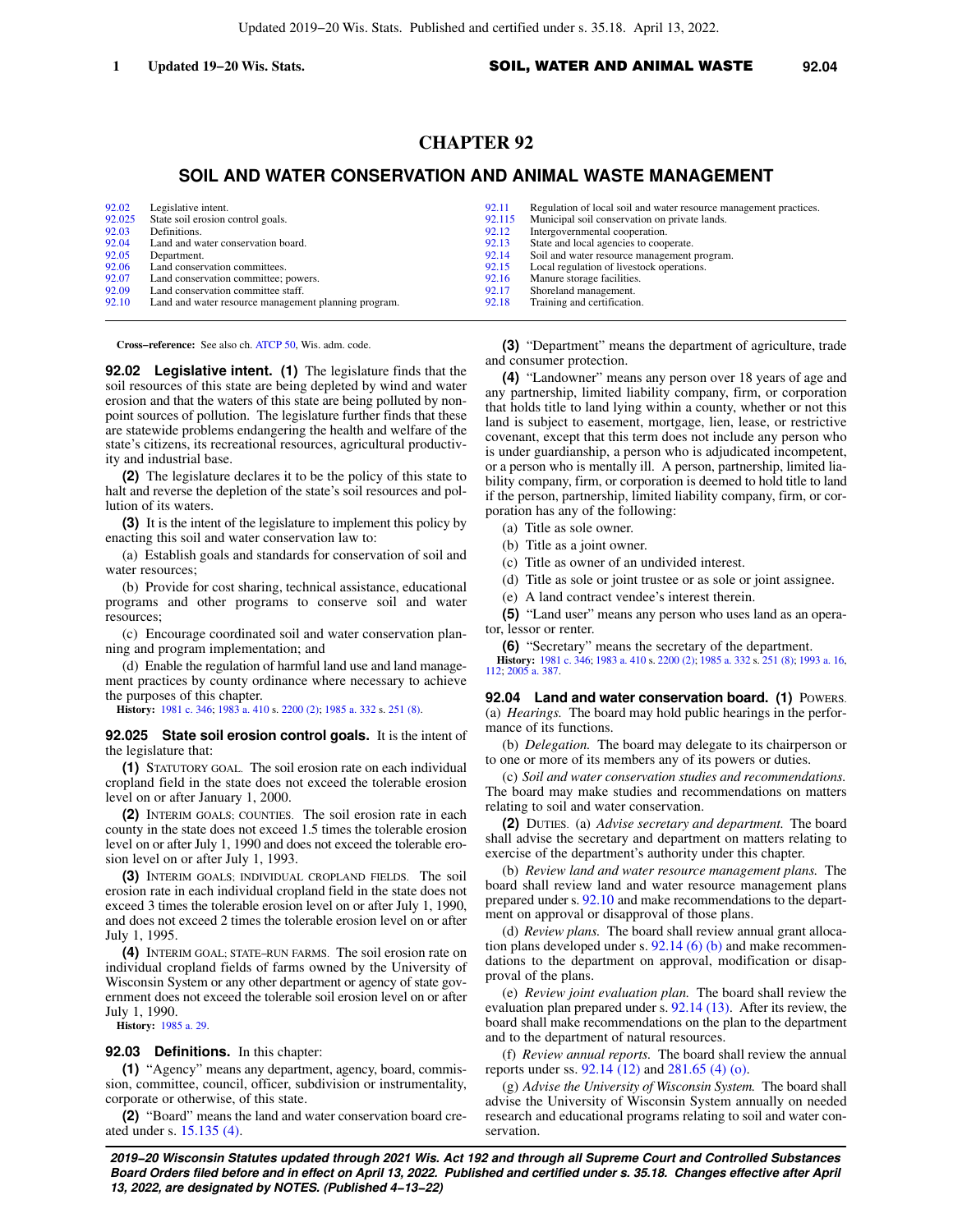### **92.04** SOIL, WATER AND ANIMAL WASTE **Updated 19−20 Wis. Stats. 2**

(h) *State erosion control goals; compliance and evaluation.* The board shall review compliance with state soil erosion control goals established under s. [92.025](https://docs-preview.legis.wisconsin.gov/document/statutes/92.025). The board shall notify the department and the legislature if these goals are not achieved or if it is unlikely that these goals will be achieved.

(i) *Tolerable erosion levels.* The board shall establish a tolerable erosion level based on an erosion rate which is acceptable and maintains long−term soil productivity.

(j) *Records.* The board shall keep a full and accurate record of all proceedings before it and all actions taken by it.

(k) *Review of pollution abatement determinations.* The board shall review and affirm or reverse decisions of county land conservation committees under s.  $281.20$  (3) (b) when review is requested under s. [281.20 \(5\).](https://docs-preview.legis.wisconsin.gov/document/statutes/281.20(5)) The board may conduct an informal hearing that is not a contested case under ch. [227](https://docs-preview.legis.wisconsin.gov/document/statutes/ch.%20227).

(L) *Review of critical site determinations.* The board shall review and affirm or reverse decisions of county land conservation committees under s. [281.65 \(7\) \(a\) 2.](https://docs-preview.legis.wisconsin.gov/document/statutes/281.65(7)(a)2.) when review is requested under s. [281.65 \(7\) \(b\).](https://docs-preview.legis.wisconsin.gov/document/statutes/281.65(7)(b)) The board may conduct an informal hearing which is not a contested case under ch. [227](https://docs-preview.legis.wisconsin.gov/document/statutes/ch.%20227).

**(3)** RULES REVIEW. (a) *Board review.* The board shall review all rules of the department relating to implementation of this chapter prior to promulgation.

(b) *Submission for review.* Before submitting proposed rules to the legislative council staff under s. [227.15](https://docs-preview.legis.wisconsin.gov/document/statutes/227.15), the department shall submit the proposed rules to the board for comment. The board has 30 days to submit comments on the proposed rules to the department.

(c) *Emergency rules.* If the department promulgates an emergency rule under s. [227.24,](https://docs-preview.legis.wisconsin.gov/document/statutes/227.24) it shall provide a copy of the rule to the board prior to publication of the rule in the official state paper.

(d) *Hearing.* The chairperson of the board, or his or her designee from the board, may cochair with the department any public hearing held by the department on proposed rules.

(e) *Dissenting report.* The department shall submit to the board a copy of the report required under s. [227.19 \(2\)](https://docs-preview.legis.wisconsin.gov/document/statutes/227.19(2)) on proposed rules. The board may prepare a dissenting report stating its recommendations on the proposed rules. The board shall prepare any dissenting report within 10 days from the date of receipt of the department's report. The department shall attach the dissenting report to the department's report, send them to the presiding officer of each house of the legislature and distribute copies under s. [227.19 \(2\).](https://docs-preview.legis.wisconsin.gov/document/statutes/227.19(2)) The department shall cause a statement to appear in the Wisconsin administrative register to the effect that a dissenting report of the board was submitted to the presiding officer of each house of the legislature.

(f) *No rule−making power.* The board has no rule−making authority on matters relating to soil and water conservation.

**History:** [1981 c. 346;](https://docs-preview.legis.wisconsin.gov/document/acts/1981/346) [1983 a. 410](https://docs-preview.legis.wisconsin.gov/document/acts/1983/410) s. [2200 \(2\);](https://docs-preview.legis.wisconsin.gov/document/acts/1983/410,%20s.%202200) [1983 a. 416](https://docs-preview.legis.wisconsin.gov/document/acts/1983/416); [1985 a. 29;](https://docs-preview.legis.wisconsin.gov/document/acts/1985/29) [1985 a.](https://docs-preview.legis.wisconsin.gov/document/acts/1985/182) [182](https://docs-preview.legis.wisconsin.gov/document/acts/1985/182) s. [57](https://docs-preview.legis.wisconsin.gov/document/acts/1985/182,%20s.%2057); [1985 a. 332](https://docs-preview.legis.wisconsin.gov/document/acts/1985/332) s. [251 \(8\)](https://docs-preview.legis.wisconsin.gov/document/acts/1985/332,%20s.%20251); [1987 a. 27;](https://docs-preview.legis.wisconsin.gov/document/acts/1987/27) [1993 a. 16,](https://docs-preview.legis.wisconsin.gov/document/acts/1993/16) [166;](https://docs-preview.legis.wisconsin.gov/document/acts/1993/166) [1995 a. 227;](https://docs-preview.legis.wisconsin.gov/document/acts/1995/227) [1997 a.](https://docs-preview.legis.wisconsin.gov/document/acts/1997/27) [27;](https://docs-preview.legis.wisconsin.gov/document/acts/1997/27) [2009 a. 276](https://docs-preview.legis.wisconsin.gov/document/acts/2009/276).

**Cross−reference:** See also ch. [ATCP 50,](https://docs-preview.legis.wisconsin.gov/document/administrativecode/ch.%20ATCP%2050) Wis. adm. code.

**92.05 Department. (1)** CENTRAL AGENCY. The department is the central agency of this state responsible for setting and implementing statewide soil and water conservation policies and administering the state's soil and water conservation programs. The department shall coordinate its soil and water conservation program with the nonpoint source water pollution abatement program established under s. [281.65](https://docs-preview.legis.wisconsin.gov/document/statutes/281.65), the inland lake protection and rehabilitation program established under ch. [33](https://docs-preview.legis.wisconsin.gov/document/statutes/ch.%2033) and other programs with objectives related to soil and water conservation administered by the department of natural resources or by other state or federal agencies.

**(2)** POWERS. (a) *Accept gifts.* The department may accept contributions of money or gifts for soil and water conservation purposes.

(b) *Require reports.* The department may require reports from the counties as needed.

**(3)** DUTIES. (a) *Information.* The department shall keep county land conservation committee members generally informed of activities and experience useful to them.

(b) *Development; coordination.* The department shall assist in developing and coordinating the plans and programs of each county.

(c) *Rules.* The department shall promulgate rules governing implementation of this chapter and distribution of state or federal funds by the department to the counties. The department shall comply with the procedures under s. [92.04 \(3\)](https://docs-preview.legis.wisconsin.gov/document/statutes/92.04(3)) in promulgating these rules.

(d) *Advise University of Wisconsin System.* The department shall advise the University of Wisconsin System annually on developing research and educational programs relating to soil and water conservation.

(e) *Studies.* The department may undertake studies and investigations and make and issue reports and recommendations with respect to state soil and water conservation program needs. Biennially, the department shall prepare a state soil and water conservation report. This report shall include a description of present soil and water resource uses and a projection of future trends, an assessment of soil and water conservation problems in relation to soil and water resource use practices and any actions necessary to correct or solve these problems including specific goals, action schedules, program evaluation criteria and provisions for the coordination of these actions with programs developed by other agencies for the development, management and conservation of soil, water and related natural resources. This report shall include the identification of counties and specific parcels within these counties where soil and water conservation problems are most acute and recommendations for actions necessary to correct or solve these problems.

(f) *Nonpoint source water pollution abatement.* The department shall perform the duties specified for the department in the nonpoint source water pollution abatement program under s. [281.65 \(5\).](https://docs-preview.legis.wisconsin.gov/document/statutes/281.65(5))

(g) *Watershed protection and flood prevention act.* The department has responsibility over programs provided by [16 USC](https://docs-preview.legis.wisconsin.gov/document/usc/16%20USC%201001) [1001](https://docs-preview.legis.wisconsin.gov/document/usc/16%20USC%201001) to [1008](https://docs-preview.legis.wisconsin.gov/document/usc/16%20USC%201008) relating to the planning and carrying out of works of improvement for soil and water conservation and other purposes.

(h) *Model ordinances.* The department shall make available model ordinances for counties and municipalities concerning regulation and control of land use and land management practices as authorized under s. [92.11](https://docs-preview.legis.wisconsin.gov/document/statutes/92.11).

(i) *Provide staff.* The department shall provide staff to assist the board in performing its statutory duties.

(j) *Milkhouse wastewater.* The department, in consultation with appropriate state and federal agencies, shall promulgate guidelines for determining eligibility for financial assistance under ss. [92.14](https://docs-preview.legis.wisconsin.gov/document/statutes/92.14) and [281.65](https://docs-preview.legis.wisconsin.gov/document/statutes/281.65) for milkhouse wastewater.

(k) *Nutrient management rules.* The department shall promulgate rules to improve agricultural nutrient management in this state. The rules shall be consistent with rules promulgated under s. [281.16 \(3\)](https://docs-preview.legis.wisconsin.gov/document/statutes/281.16(3)) and shall include incentives, educational and outreach provisions and compliance requirements.

(L) *Technical assistance; performance standards.* The department shall provide technical assistance to county land conservation committees and local units of government for the development of ordinances that implement standards adopted under s. [92.07 \(2\),](https://docs-preview.legis.wisconsin.gov/document/statutes/92.07(2)) [92.15 \(2\)](https://docs-preview.legis.wisconsin.gov/document/statutes/92.15(2)) or [\(3\)](https://docs-preview.legis.wisconsin.gov/document/statutes/92.15(3)) or [281.16 \(3\).](https://docs-preview.legis.wisconsin.gov/document/statutes/281.16(3)) The department's technical assistance shall include preparing model ordinances, providing data concerning the standards and reviewing draft ordinances to determine whether the draft ordinances comply with applicable statutes and rules.

**History:** [1981 c. 346](https://docs-preview.legis.wisconsin.gov/document/acts/1981/346); [1983 a. 410](https://docs-preview.legis.wisconsin.gov/document/acts/1983/410) s. [2200 \(2\)](https://docs-preview.legis.wisconsin.gov/document/acts/1983/410,%20s.%202200); [1985 a. 332](https://docs-preview.legis.wisconsin.gov/document/acts/1985/332) s. [251 \(8\);](https://docs-preview.legis.wisconsin.gov/document/acts/1985/332,%20s.%20251) [1987 a. 27](https://docs-preview.legis.wisconsin.gov/document/acts/1987/27); [1991 a. 309;](https://docs-preview.legis.wisconsin.gov/document/acts/1991/309) [1995 a. 227;](https://docs-preview.legis.wisconsin.gov/document/acts/1995/227) [1997 a. 27;](https://docs-preview.legis.wisconsin.gov/document/acts/1997/27) [1999 a. 9](https://docs-preview.legis.wisconsin.gov/document/acts/1999/9); [2009 a. 28.](https://docs-preview.legis.wisconsin.gov/document/acts/2009/28) **Cross−reference:** See also ch. [ATCP 50](https://docs-preview.legis.wisconsin.gov/document/administrativecode/ch.%20ATCP%2050), Wis. adm. code.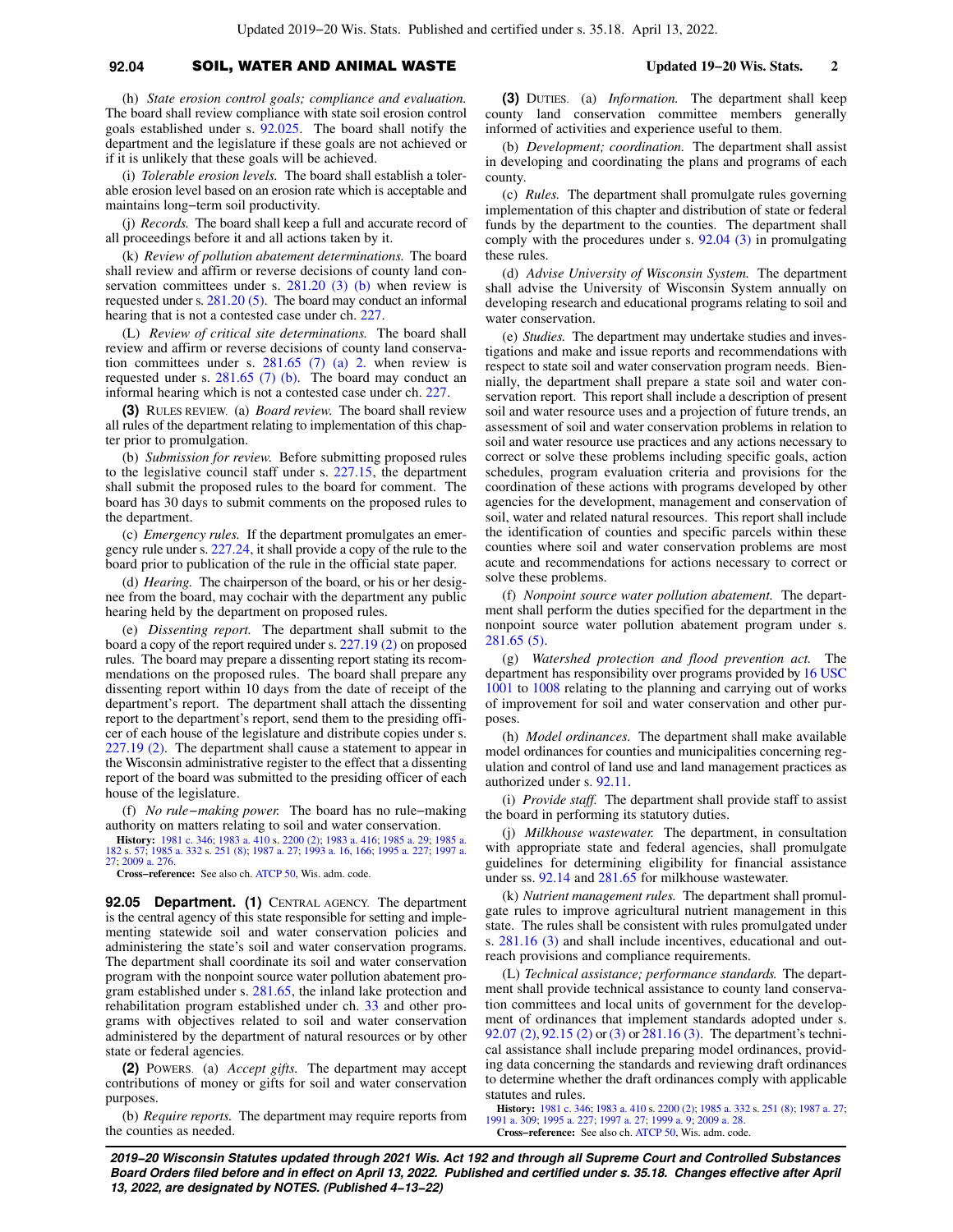**92.06 Land conservation committees. (1)** CREATION; MEMBERSHIP. (a) *Creation.* Each county board shall create a land conservation committee.

(b) *Membership.* 1. The county board shall appoint to the land conservation committee at least 2 persons who are members of the committee on agriculture and extension education created under s. [59.56 \(3\) \(b\).](https://docs-preview.legis.wisconsin.gov/document/statutes/59.56(3)(b))

2. The county board shall appoint to the land conservation committee a person who is the chairperson of the county farm service agency committee created under [16 USC 590h](https://docs-preview.legis.wisconsin.gov/document/usc/16%20USC%20590h) (b) or other county farm service agency committee member designated by the chairperson of the county farm service agency committee.

3. The county board may appoint to the land conservation committee any number of members who are also members of the county board.

4. The county board may appoint to the land conservation committee up to 2 members who are not members of the county board.

(c) *Terms.* Each member of the land conservation committee shall serve for a term of 2 years or until a successor is appointed, whichever is longer.

(d) *Reimbursement.* Each member of the land conservation committee shall be reimbursed for necessary expenses and shall be paid the same per diem as members of other county board committees.

(e) *Programs and responsibilities.* The county board may assign other programs and responsibilities to the land conservation committee.

**(2)** DESIGNATED REPRESENTATIVES. The county board shall designate a representative of each county committee with responsibilities related to natural resource management to serve as an adviser to the land conservation committee. The county board shall designate, at a minimum, representatives from any county zoning or land use, forestry, parks and solid waste committees. In addition, the land conservation committee may invite any state, federal or local agency with which the county or committee has a memorandum of understanding to designate a representative to advise the land conservation committee.

**(4)** PUBLIC PARTICIPATION. The committee shall actively solicit public participation in the planning and evaluation of soil and water conservation programs.

**History:** [1981 c. 346](https://docs-preview.legis.wisconsin.gov/document/acts/1981/346); [1985 a. 29;](https://docs-preview.legis.wisconsin.gov/document/acts/1985/29) [1995 a. 201](https://docs-preview.legis.wisconsin.gov/document/acts/1995/201); [2011 a. 263.](https://docs-preview.legis.wisconsin.gov/document/acts/2011/263)

Appointments to the conservation committee are made by the county board, not the county executive. [76 Atty. Gen. 173.](https://docs-preview.legis.wisconsin.gov/document/oag/vol76-173)

Discussing committee responsibilities and prohibitions of private interests in public contracts. [76 Atty. Gen. 184](https://docs-preview.legis.wisconsin.gov/document/oag/vol76-184).

**92.07 Land conservation committee; powers. (1)** POWERS GENERALLY. Each land conservation committee may carry out the powers delegated to the committee subject to the approval of the county board.

**(2)** STANDARDS. Each land conservation committee may develop and adopt standards and specifications for management practices to control erosion, sedimentation and nonpoint source water pollution. The standards and specifications for agricultural facilities and practices that are constructed or begun on or after October 14, 1997, and, if cost−sharing is available to the owner or operator under s. [92.14](https://docs-preview.legis.wisconsin.gov/document/statutes/92.14) or [281.65](https://docs-preview.legis.wisconsin.gov/document/statutes/281.65) or from any other source, for agricultural facilities and practices that are constructed or begun before that date shall be consistent with the performance standards, prohibitions, conservation practices and technical standards under s. [281.16 \(3\)](https://docs-preview.legis.wisconsin.gov/document/statutes/281.16(3)). The land conservation committee shall use the rules promulgated under s.  $281.16$  (3) (e) to determine whether cost−sharing is available.

**(3)** DISTRIBUTE FUNDS. Each land conservation committee may distribute and allocate federal, state and county funds made available to the committee for cost−sharing programs or other incentive programs for improvements and practices relating to soil and water conservation on private or public lands, and within

### **3 Updated 19−20 Wis. Stats.** SOIL, WATER AND ANIMAL WASTE 92.07

the limits permitted under these programs, to determine the methods of allocating these funds.

**(5)** EDUCATIONAL AND OTHER PROGRAMS. Each land conservation committee may encourage research and educational, informational and public service programs, advise the University of Wisconsin System on educational needs and assist the University of Wisconsin System and the department in implementing educational programs under ss. [36.25 \(7\),](https://docs-preview.legis.wisconsin.gov/document/statutes/36.25(7)) [59.56 \(3\)](https://docs-preview.legis.wisconsin.gov/document/statutes/59.56(3)) and [92.05.](https://docs-preview.legis.wisconsin.gov/document/statutes/92.05)

**(6)** PREVENTIVE AND CONTROL MEASURES AND WORKS OF IMPROVEMENT. Each land conservation committee may carry out preventive and control measures and works of improvement for flood prevention and for conservation, development, utilization and control of water within the county. These preventive and control measures and works of improvement may include, but are not limited to, changes in the use of land and use of engineering operations such as terraces, terrace outlets, desilting basins, floodwater retarding structures, floodways, dikes and ponds, methods of cultivation and the growing of vegetation. These preventive and control measures and works of improvement may be carried out on lands owned or controlled by this state or any of its agencies, with the cooperation of the agency administering and having jurisdiction of the land, and on any other lands within the county upon obtaining the consent of the landowner or the necessary rights or interests in the land.

**(7)** ASSISTANCE. Each land conservation committee, in the name of the county, may cooperate with, enter into agreements with, or furnish financial, technical, planning or other assistance to any agency, governmental or otherwise, or any landowner or land user within the incorporated or unincorporated parts of the county, in carrying out resource conservation operations and works of improvement for flood prevention or for the conservation, development, utilization and protection of soil and water resources within the county.

**(7m)** ASSISTANCE TO THE DEPARTMENT OF TRANSPORTATION. Each land conservation committee shall cooperate with the department of transportation as requested under s. [85.195.](https://docs-preview.legis.wisconsin.gov/document/statutes/85.195)

**(8)** OBTAIN PROPERTY. Each land conservation committee, in the name of the county, may obtain options upon and acquire, by purchase, exchange, lease, gift, grant, bequest, devise or otherwise, any property or rights or interests in property or in water. A land conservation committee may maintain, administer and improve any properties acquired. A land conservation committee may receive income from these properties on behalf of the county and may expend this income in carrying out the purposes and provisions of this chapter. A land conservation committee may sell, lease or otherwise dispose of the property or interests in property in furtherance of the purposes and the provisions of this chapter.

**(9)** MACHINERY AVAILABILITY. Each land conservation committee may make available, on terms it may prescribe, to landowners and land users within the incorporated and unincorporated parts of the county, agricultural and engineering machinery and equipment, fertilizer, seeds and seedlings, and other material or equipment which will assist the landowners and land users in carrying on operations upon their lands for the conservation of soil resources, for the prevention and control of soil erosion, for flood prevention, for the conservation, development and utilization of water or for the prevention of nonpoint source water pollution.

**(10)** STRUCTURES. Each land conservation committee may construct, improve, operate and maintain structures necessary or convenient for the performance of any of the operations or activities authorized in this chapter.

**(11)** ADMINISTRATION OF PROJECTS OR PROGRAMS. Each land conservation committee, in the name of the county, may acquire, by purchase, lease or otherwise, and administer, any soil conservation, flood prevention, water management or nonpoint source water pollution abatement project or combinations of these projects, and participate in programs concerned with the conservation of natural resources located within the county undertaken by the United States or any of its agencies, or by this state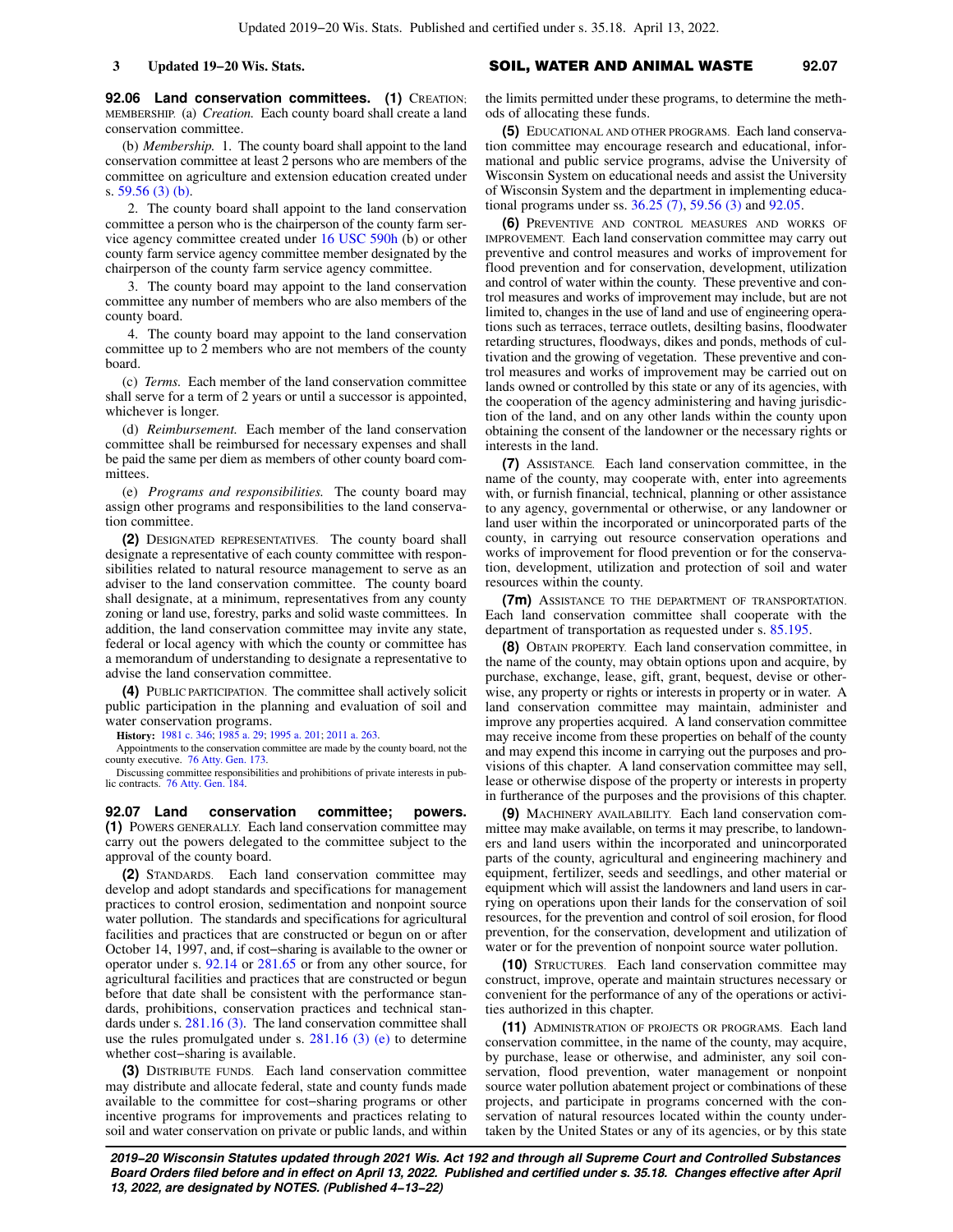# **92.07** SOIL, WATER AND ANIMAL WASTE **Updated 19−20 Wis. Stats. 4**

or any of its agencies. A land conservation committee may administer, as agent of the United States or any of its agencies, or of this state or any of its agencies, any soil conservation, flood prevention, water management, water quality improvement, nonpoint source water pollution abatement, erosion control, erosion prevention project or resource conservation program within the county. A land conservation committee may act as agent for the United States, or any of its agencies, or for this state or any of its agencies, in connection with the acquisition, construction, operation or administration of any resource conservation program within the county. A land conservation committee, on behalf of the county, may accept donations, gifts and contributions in money, services, materials or otherwise from any source and use or expend these moneys, services, materials or other contributions in carrying on its operations.

**(12)** CONTRACTS; RULES. Each land conservation committee, in the name of the county, may make and execute contracts and other instruments necessary or convenient to the exercise of its powers.

**(13)** CONTRIBUTIONS; AGREEMENTS. As a condition to extending any benefits under this chapter to, or the performance of work upon, any lands not owned or controlled by this state or any of its agencies, a land conservation committee may require contributions in money, services, materials or otherwise to any operations conferring the benefits, and may require landowners and land users to enter into and perform agreements or covenants respecting the use of land as will lead to conservation of soil and water resources.

**(14)** ENTER UPON LANDS. Each land conservation committee may enter upon any lands within the county to examine the land and make surveys or plans for soil and water conservation without being liable for trespass in the reasonable performance of these duties. This authorization applies to the land conservation committee members and their agents.

**(15)** ADMINISTRATION AND ENFORCEMENT OF ORDINANCES. A land conservation committee may, if authorized by the county board, administer and enforce those provisions of an ordinance enacted under s. [101.65 \(1\) \(a\)](https://docs-preview.legis.wisconsin.gov/document/statutes/101.65(1)(a)) related to construction site erosion, a zoning ordinance enacted under s. [59.693](https://docs-preview.legis.wisconsin.gov/document/statutes/59.693) or an ordinance enacted under authority granted under s. [101.1206.](https://docs-preview.legis.wisconsin.gov/document/statutes/101.1206)

**History:** [1981 c. 346;](https://docs-preview.legis.wisconsin.gov/document/acts/1981/346) [1983 a. 410](https://docs-preview.legis.wisconsin.gov/document/acts/1983/410) s. [2200 \(2\)](https://docs-preview.legis.wisconsin.gov/document/acts/1983/410,%20s.%202200); [1985 a. 332](https://docs-preview.legis.wisconsin.gov/document/acts/1985/332) s. [251 \(8\);](https://docs-preview.legis.wisconsin.gov/document/acts/1985/332,%20s.%20251) [1991 a. 309](https://docs-preview.legis.wisconsin.gov/document/acts/1991/309); [1993 a. 16](https://docs-preview.legis.wisconsin.gov/document/acts/1993/16); [1995 a. 201;](https://docs-preview.legis.wisconsin.gov/document/acts/1995/201) [1997 a. 27](https://docs-preview.legis.wisconsin.gov/document/acts/1997/27); [1999 a. 9;](https://docs-preview.legis.wisconsin.gov/document/acts/1999/9) [2009 a. 28;](https://docs-preview.legis.wisconsin.gov/document/acts/2009/28) [2011 a. 32.](https://docs-preview.legis.wisconsin.gov/document/acts/2011/32)

**Cross−reference:** See ss. [59.70 \(20\) \(c\)](https://docs-preview.legis.wisconsin.gov/document/statutes/59.70(20)(c)) and [60.10 \(2\) \(i\)](https://docs-preview.legis.wisconsin.gov/document/statutes/60.10(2)(i)) for authorization of county or town appropriations.

**92.09 Land conservation committee staff.** The land conservation committee may employ county soil and water conservation staff, subject to the approval of the county board. The county soil and water conservation staff is responsible for the administration of the county soil and water conservation program and may exercise the powers granted to the land conservation committee. **History:** [1981 c. 346](https://docs-preview.legis.wisconsin.gov/document/acts/1981/346).

**92.10 Land and water resource management planning program. (1)** CREATION. There is created a land and water resource management planning program. The department, board and land conservation committees jointly shall develop and administer this program.

**(2)** PURPOSES. The purposes of the land and water resource management planning program are to conserve long−term soil productivity, protect the quality of related natural resources, enhance water quality and focus on severe soil erosion problems.

**(4)** IMPLEMENTATION; DEPARTMENT DUTIES. (a) *Data.* The department shall develop a systematic method of collecting and organizing data related to soil erosion. The department shall cooperate with the department of administration under s. [16.967](https://docs-preview.legis.wisconsin.gov/document/statutes/16.967) in developing this methodology or any related activities related to land information collection.

(c) *Plan assistance.* The department shall assist land conservation committees in preparing land and water resource management plans.

(d) *Plan review.* The department shall review and approve or disapprove land and water resource management plans submitted by the land conservation committees. The department may require land conservation committees to indicate specific projects to be funded under each plan and the related cost−sharing rates.

**(5)** IMPLEMENTATION; BOARD DUTIES. (a) *Plan review.* The board shall review land and water resource management plans submitted by the land conservation committees and make recommendations to the department.

(b) *Solicit comments.* The board shall solicit comments on land conservation committee plans from the agencies identified as advisers to the board under s. [15.135 \(4\)](https://docs-preview.legis.wisconsin.gov/document/statutes/15.135(4)).

**(6)** IMPLEMENTATION; COMMITTEE DUTIES. (a) *Plan preparation.* A land conservation committee shall prepare a land and water resource management plan that, at a minimum, does all of the following:

1. Includes an assessment of water quality and soil erosion conditions throughout the county, including any assessment available from the department of natural resources.

2. Specifies water quality objectives for each water basin, priority watershed, as defined in s. [281.65 \(2\) \(c\)](https://docs-preview.legis.wisconsin.gov/document/statutes/281.65(2)(c)), and priority lake, as defined in s. [281.65 \(2\) \(be\)](https://docs-preview.legis.wisconsin.gov/document/statutes/281.65(2)(be)).

3. Identifies the best management practices to achieve the objectives under subd. [2.](https://docs-preview.legis.wisconsin.gov/document/statutes/92.10(6)(a)2.) and to achieve the tolerable erosion level under s. [92.04 \(2\) \(i\).](https://docs-preview.legis.wisconsin.gov/document/statutes/92.04(2)(i))

4. Identifies applicable performance standards and prohibitions related to the control of pollution from nonpoint sources, as defined in s.  $281.65$  (2) (b), and to soil erosion control, including those under this chapter and chs. [281](https://docs-preview.legis.wisconsin.gov/document/statutes/ch.%20281) and [283](https://docs-preview.legis.wisconsin.gov/document/statutes/ch.%20283) and ss. [59.692](https://docs-preview.legis.wisconsin.gov/document/statutes/59.692) and [59.693.](https://docs-preview.legis.wisconsin.gov/document/statutes/59.693)

5. Includes a multiyear description of planned county activities, and priorities for those activities, related to land and water resources, including those designed to meet the objectives specified under subd. [2.](https://docs-preview.legis.wisconsin.gov/document/statutes/92.10(6)(a)2.) and to ensure compliance with the standards and prohibitions identified under subd. [4.](https://docs-preview.legis.wisconsin.gov/document/statutes/92.10(6)(a)4.)

6. Describes a system to monitor the progress of activities described in the plan.

7. Includes a strategy to provide information and education related to soil and water resource management.

8. Describes methods for coordinating activities described in the plan with programs of other local, state and federal agencies.

(b) *Notification.* A land conservation committee shall notify landowners and land users of the results of any determinations concerning soil erosion rates and nonpoint source water pollution, and provide an opportunity for landowners and land users to present information relating to the accuracy of the determinations during preparation of the land and water resource management plan.

(c) *Hearings.* A land conservation committee shall hold one or more public hearings on the land and water resource management plan.

(d) *Plan submission.* A land conservation committee shall submit the land and water resource management plan to the board and department.

**(8)** DUTIES OF THE DEPARTMENT OF NATURAL RESOURCES. The department of natural resources shall provide counties with assistance in land and water resource management planning, including providing available water quality data and information, providing training and support for water resource assessments and appraisals and providing related program information.

**History:** [1981 c. 346](https://docs-preview.legis.wisconsin.gov/document/acts/1981/346); [1983 a. 524](https://docs-preview.legis.wisconsin.gov/document/acts/1983/524); [1985 a. 29;](https://docs-preview.legis.wisconsin.gov/document/acts/1985/29) [1987 a. 27;](https://docs-preview.legis.wisconsin.gov/document/acts/1987/27) [1989 a. 31](https://docs-preview.legis.wisconsin.gov/document/acts/1989/31); [1997 a. 27](https://docs-preview.legis.wisconsin.gov/document/acts/1997/27)<br>ss. [2488s](https://docs-preview.legis.wisconsin.gov/document/acts/1997/27,%20s.%202488s) to [2489L,](https://docs-preview.legis.wisconsin.gov/document/acts/1997/27,%20s.%202489L) [9456 \(3m\);](https://docs-preview.legis.wisconsin.gov/document/acts/1997/27,%20s.%209456) [1999 a. 9](https://docs-preview.legis.wisconsin.gov/document/acts/1999/9); [2003 a. 33](https://docs-preview.legis.wisconsin.gov/document/acts/2003/33) s. [2811;](https://docs-preview.legis.wisconsin.gov/document/acts/2003/33,%20s.%202811) [2003 a. 48](https://docs-preview.legis.wisconsin.gov/document/acts/2003/48) ss. [10](https://docs-preview.legis.wisconsin.gov/document/acts/2003/48,%20s.%2010), [11](https://docs-preview.legis.wisconsin.gov/document/acts/2003/48,%20s.%2011);<br>[2003 a. 206](https://docs-preview.legis.wisconsin.gov/document/acts/2003/206) s. [23](https://docs-preview.legis.wisconsin.gov/document/acts/2003/206,%20s.%2023); [2005 a. 25](https://docs-preview.legis.wisconsin.gov/document/acts/2005/25) ss. [1742,](https://docs-preview.legis.wisconsin.gov/document/acts/2005/25,%20s.%201742) [2493.](https://docs-preview.legis.wisconsin.gov/document/acts/2005/25,%20s.%202493)

**92.11 Regulation of local soil and water resource management practices. (1)** PROPOSED ORDINANCES. To promote soil and water conservation or nonpoint source water pollution abatement, a county, city, village or town may enact ordinances for the regulation of land use, land management and pollutant management practices.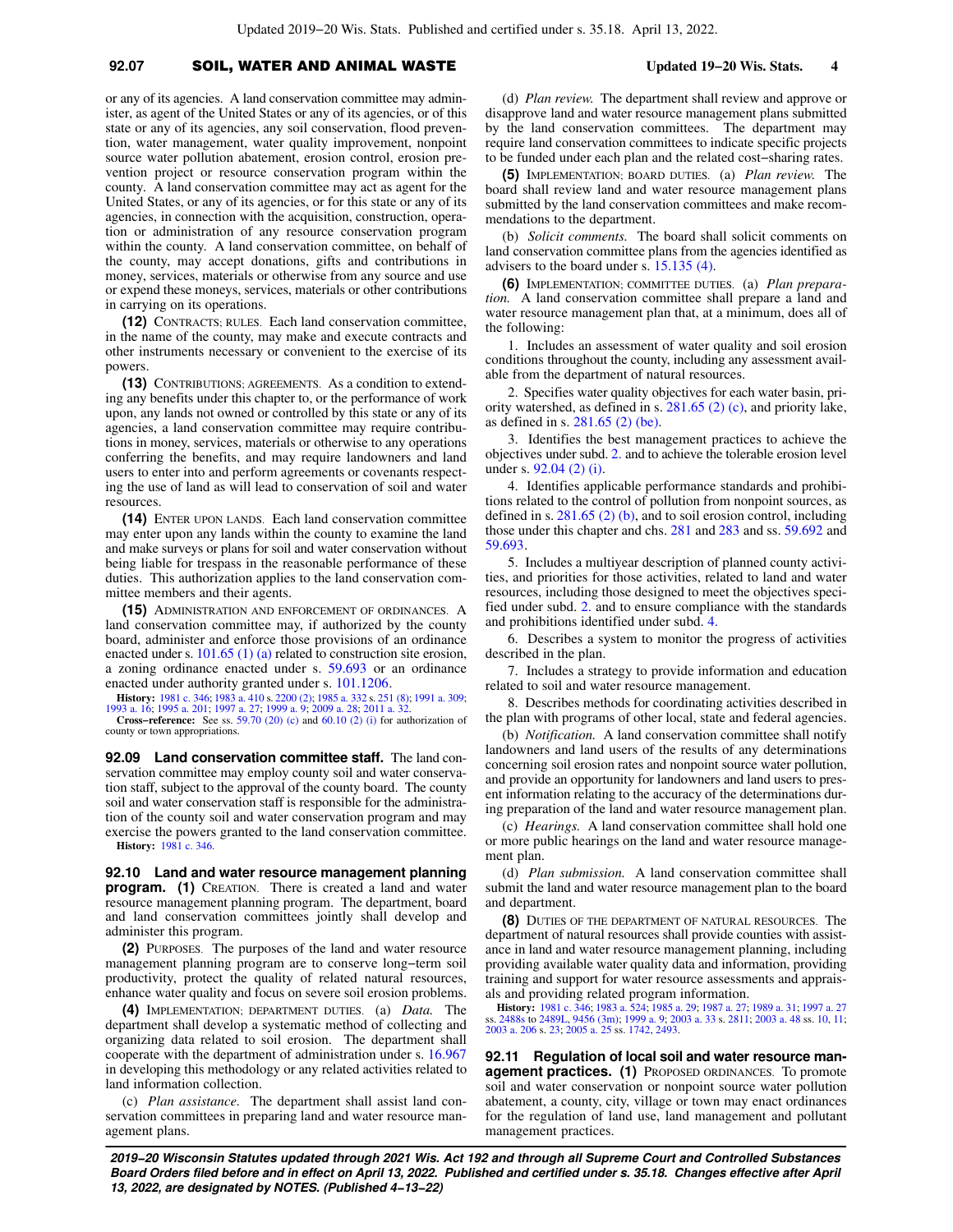**(2)** APPLICABILITY; CONTENTS. (a) An ordinance enacted under this section may be applicable throughout the county or to any part of the county, including both incorporated and unincorporated areas.

(b) An ordinance enacted under this section may prohibit land uses and land management practices which cause excessive soil erosion, sedimentation, nonpoint source water pollution or storm water runoff.

**(3)** PRESENTATION; NOTICE; HEARING; COUNTY BOARD ADOP-TION. Any ordinance proposed by the land conservation committee under this section shall be presented to the county board together with a report on the need for the ordinance and its expected economic and environmental impact. Within 2 weeks after its receipt, the county board shall publish the proposed ordinance as a class 2 notice, under ch. [985,](https://docs-preview.legis.wisconsin.gov/document/statutes/ch.%20985) in a newspaper having general circulation throughout the county and make the report available for public inspection. The county board shall hold one or more public hearings on the proposed ordinance before taking final action. The county board shall adopt, adopt with revisions or disapprove the ordinance.

**(4)** REFERENDUM; LOCAL APPROVAL REQUIRED. (a) *Definition.* As used in this subsection, "affected area" means the entire town, all of a village within the county or all of a city within a county if an ordinance adopted under this section or a revision to an ordinance adopted under this section is applicable to any part of the town, village or city.

(b) *Referendum required.* No ordinance adopted under this section and no revision to an ordinance adopted under this section may take effect in any affected area in that county unless the ordinance or revision is approved by referendum.

(c) *Wording of ballot question; procedure.* The county board shall include the wording of the question to be placed before the electors in the referendum as a part of the ordinance adopted under this section or the revision to an ordinance adopted under this section. Upon the adoption of the ordinance or revision the county board shall forward a copy of the ordinance or revision to the county clerk who shall cause the question to be placed before the voters of the affected area in the next spring or general election occurring not less than 70 days after the adoption of the ordinance or revision. The form of the ballot shall correspond substantially to the form prescribed under s. [5.64 \(2\).](https://docs-preview.legis.wisconsin.gov/document/statutes/5.64(2))

(d) *Approval; disapproval.* If the question placed before the electors in the referendum is approved by a majority of all votes cast on that subject in an affected area in that county, the ordinance adopted under this section or the revision to an ordinance adopted under this section takes effect in that affected area. Otherwise, the ordinance or revision does not take effect in that affected area.

**(5)** ENFORCEMENT. (a) The county board shall by ordinance prescribe administrative procedures and provide personnel necessary for the enforcement of any ordinance enacted under this section. Ordinances enacted under this section may be enforced through civil forfeiture or through issuance of an injunction by the circuit court in an action initiated by the county or land conservation committee. The court may award reasonable attorney fees to any plaintiff in a successful action for enforcement through injunction.

(b) At least one year before the county or land conservation committee may initiate an action for enforcement, the land conservation committee shall make a reasonable effort to contact the landowner or land user in person and to furnish the landowner or land user all of the following:

1. An explanation orally and in writing of the reasons for the excessive soil erosion.

2. A management plan which, if followed, would reduce soil erosion to a rate established as acceptable by the land conservation committee. The management plan shall, with reasonable limits, set forth all of the options which are available to the landowner or land user to achieve acceptable soil erosion rates.

### **5 Updated 19−20 Wis. Stats.** SOIL, WATER AND ANIMAL WASTE **92.14**

3. An explanation of the financial aids and technical assistance which are available to the landowner or land user. These may include, but are not necessarily limited to, cost−sharing, loans, tax incentives and technical assistance available from the land conservation committee and other agencies.

**(6)** BOARD OF ADJUSTMENT. The county board shall provide for the appointment of a board of adjustment in any county which adopts an ordinance under this section.

**(7)** CONSTRUCTION. Any ordinance enacted under this section shall be liberally construed in favor of the county. It shall be construed as setting minimum requirements for the purposes stated and not as a limitation on other powers granted the county board and land conservation committee.

**History:** [1981 c. 346;](https://docs-preview.legis.wisconsin.gov/document/acts/1981/346) [1987 a. 27;](https://docs-preview.legis.wisconsin.gov/document/acts/1987/27) [1993 a. 246](https://docs-preview.legis.wisconsin.gov/document/acts/1993/246); [1999 a. 182](https://docs-preview.legis.wisconsin.gov/document/acts/1999/182); [2011 a. 75.](https://docs-preview.legis.wisconsin.gov/document/acts/2011/75)

An ordinance passed under this section may be applicable to incorporated as well as unincorporated areas of the county. [77 Atty. Gen. 87](https://docs-preview.legis.wisconsin.gov/document/oag/vol77-87).

**92.115 Municipal soil conservation on private lands.** Any city, village or town by its governing body or through a committee designated by it for the purpose, may contract to do soil conservation work on privately owned lands but no contract may involve more than \$1,000 for any one person and the amount of work done for any one person may not exceed \$1,000 annually. **History:** [1975 c. 312](https://docs-preview.legis.wisconsin.gov/document/acts/1975/312); [1981 c. 317,](https://docs-preview.legis.wisconsin.gov/document/acts/1981/317) [346;](https://docs-preview.legis.wisconsin.gov/document/acts/1981/346) [1999 a. 150](https://docs-preview.legis.wisconsin.gov/document/acts/1999/150) s. [371](https://docs-preview.legis.wisconsin.gov/document/acts/1999/150,%20s.%20371); Stats. 1999 s. 92.115.

**92.12 Intergovernmental cooperation.** Counties, cities, villages, towns and public agencies with natural resource responsibilities in the same or different counties may cooperate in carrying out the purposes of this chapter. If a problem of soil or water conservation is defined in part by drainage basin boundaries beyond a single county's borders or otherwise transcends these borders, the respective counties, cities, villages, towns and public agencies with natural resource responsibilities may enter into mutually binding agreements and contracts containing, but not limited to, provisions for mutually enforced and administered regulatory ordinances and cost−sharing distribution arrangements.

**History:** [1981 c. 346;](https://docs-preview.legis.wisconsin.gov/document/acts/1981/346) [1983 a. 410](https://docs-preview.legis.wisconsin.gov/document/acts/1983/410) s. [2200 \(2\)](https://docs-preview.legis.wisconsin.gov/document/acts/1983/410,%20s.%202200); [1985 a. 332](https://docs-preview.legis.wisconsin.gov/document/acts/1985/332) s. [251 \(8\)](https://docs-preview.legis.wisconsin.gov/document/acts/1985/332,%20s.%20251).

**92.13 State and local agencies to cooperate.** Agencies of the state having jurisdiction over, or charged with the administration of any state−owned lands, and any county or other governmental subdivision of the state having jurisdiction over, or charged with the administration of any county−owned or other publicly owned lands, shall cooperate to the fullest extent with the land conservation committee in carrying out programs under this chapter. The land conservation committee may enter and perform work upon these publicly owned lands. The provisions of land conservation practices ordinances enacted under s. [92.11](https://docs-preview.legis.wisconsin.gov/document/statutes/92.11) are applicable to these publicly owned lands, and shall be in all respects observed by the agencies administering the lands.

**History:** [1981 c. 346;](https://docs-preview.legis.wisconsin.gov/document/acts/1981/346) [1983 a. 410](https://docs-preview.legis.wisconsin.gov/document/acts/1983/410) s. [2200 \(2\)](https://docs-preview.legis.wisconsin.gov/document/acts/1983/410,%20s.%202200); [1985 a. 332](https://docs-preview.legis.wisconsin.gov/document/acts/1985/332) s. [251 \(8\)](https://docs-preview.legis.wisconsin.gov/document/acts/1985/332,%20s.%20251).

**92.14 Soil and water resource management program. (1)** DEFINITIONS. In this section:

(a) "Best management practices" has the meaning given under s. [281.65 \(2\) \(a\)](https://docs-preview.legis.wisconsin.gov/document/statutes/281.65(2)(a)).

(b) "Nonpoint source" has the meaning given under s. [281.65](https://docs-preview.legis.wisconsin.gov/document/statutes/281.65(2)(b)) [\(2\) \(b\)](https://docs-preview.legis.wisconsin.gov/document/statutes/281.65(2)(b)).

(c) "Priority watershed" has the meaning given under s. [281.65](https://docs-preview.legis.wisconsin.gov/document/statutes/281.65(2)(c)) [\(2\) \(c\).](https://docs-preview.legis.wisconsin.gov/document/statutes/281.65(2)(c))

**(2)** ESTABLISHMENT. There is created a soil and water resource management program, which has all of the following purposes:

(a) Enhancing protection of surface water and groundwater resources in this state.

(c) Providing statewide financial and technical assistance for land and water conservation activities at the county level.

(d) Promoting cost−effective land and water conservation activities.

(e) Promoting soil and water conservation by persons claiming farmland preservation tax credits under subch. [IX of ch. 71.](https://docs-preview.legis.wisconsin.gov/document/statutes/subch.%20IX%20of%20ch.%2071)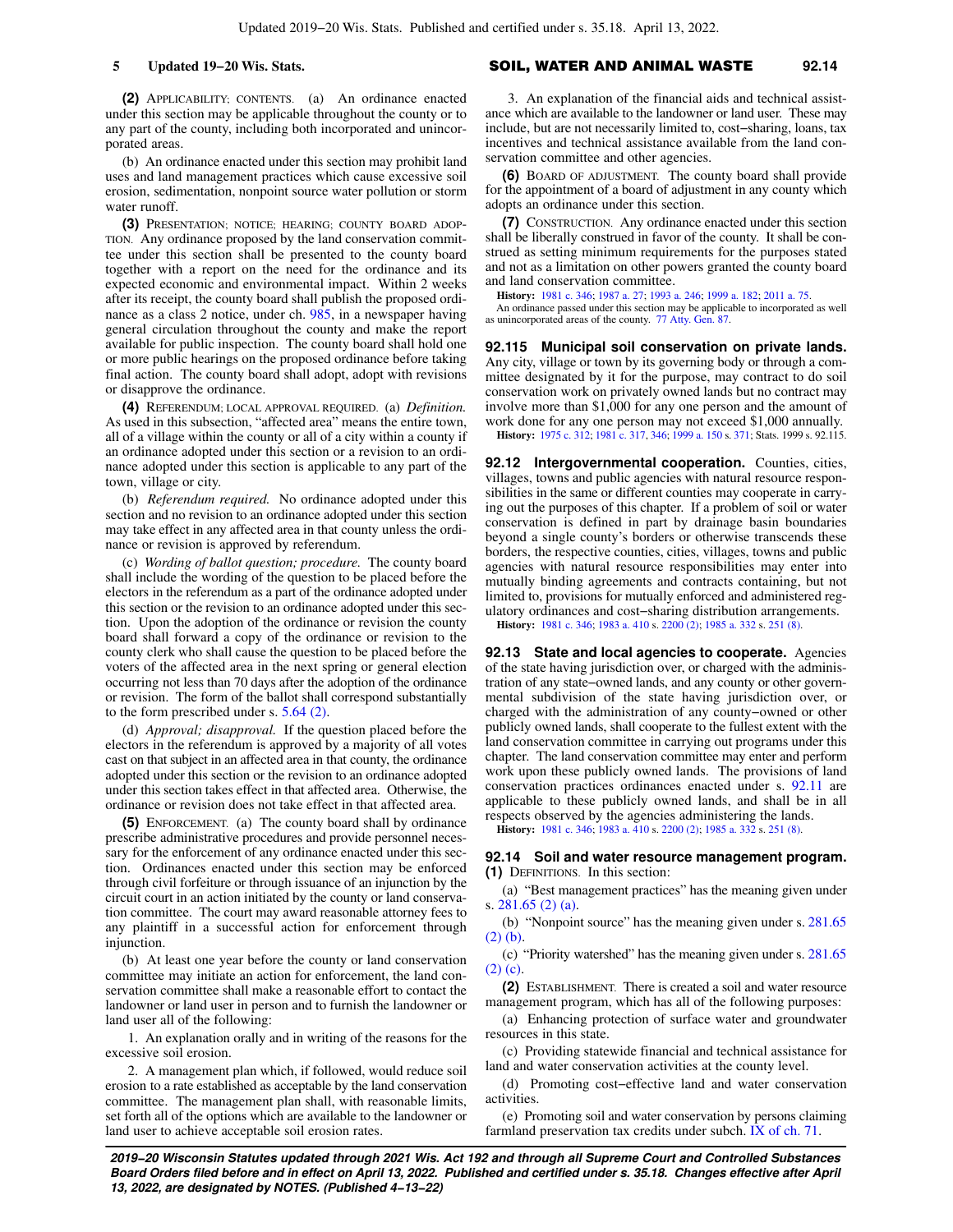### **92.14** SOIL, WATER AND ANIMAL WASTE **Updated 19−20 Wis. Stats. 6**

(g) Promoting and attaining the soil erosion control goals specified under s. [92.025](https://docs-preview.legis.wisconsin.gov/document/statutes/92.025).

(h) Encouraging innovative local strategies, regulations and incentives to address soil and source water conservation activities.

(i) Increasing local technical assistance to address soil and water resource problems.

(j) Enhancing the administration and coordination of state nonpoint source water pollution abatement activities by the department and the department of natural resources, including providing a single process for grant application, funding allocation, reporting and evaluation.

**(3)** BASIC ALLOCATIONS TO COUNTIES. To help counties fund their land and water conservation activities, the department shall award an annual grant from the appropriation under s. [20.115 \(7\)](https://docs-preview.legis.wisconsin.gov/document/statutes/20.115(7)(c)) [\(c\),](https://docs-preview.legis.wisconsin.gov/document/statutes/20.115(7)(c)) [\(qe\),](https://docs-preview.legis.wisconsin.gov/document/statutes/20.115(7)(qe)) or [\(qf\)](https://docs-preview.legis.wisconsin.gov/document/statutes/20.115(7)(qf)) or s.  $20.866$  (2) (we) to any county land conservation committee that has a land and water resource management plan approved by the department under s. [92.10 \(4\) \(d\),](https://docs-preview.legis.wisconsin.gov/document/statutes/92.10(4)(d)) and that, by county board action, has resolved to provide any matching funds required under sub. [\(5g\)](https://docs-preview.legis.wisconsin.gov/document/statutes/92.14(5g)). The county may use the grant for land and water resource management planning and for any of the following purposes, consistent with the approved land and water resource management plan:

(a) County land conservation personnel to administer and implement activities directly related to any of the following:

1. Compliance with soil and water conservation requirements applicable to persons claiming farmland preservation tax credits under subch. [IX of ch. 71](https://docs-preview.legis.wisconsin.gov/document/statutes/subch.%20IX%20of%20ch.%2071).

2. Animal waste management activities and ordinances under s. [92.16](https://docs-preview.legis.wisconsin.gov/document/statutes/92.16).

4. Nonpoint source water pollution abatement activities.

5. Other conservation activities determined by the county to be necessary for conservation and resource management in that county.

(b) Grants to farmers for implementing best management practices required under a shoreland management ordinance enacted under s. [92.17,](https://docs-preview.legis.wisconsin.gov/document/statutes/92.17) including reimbursement for all of the following:

1. The cost of fencing that the landowner installs in order to comply with the ordinance.

2. The cost of providing a well for livestock if, as a result of complying with the ordinance, the livestock does not have adequate access to water for drinking purposes.

(c) Implementing land and water resource management projects approved in plans under s. [92.10](https://docs-preview.legis.wisconsin.gov/document/statutes/92.10).

(d) Implementing land and water resource management projects undertaken to comply with soil and water conservation requirements applicable to persons claiming farmland preservation tax credits under subch. [IX of ch. 71](https://docs-preview.legis.wisconsin.gov/document/statutes/subch.%20IX%20of%20ch.%2071).

(e) Construction of a facility or system related to animal waste management by a farmer who has received a notice of discharge under ch. [283](https://docs-preview.legis.wisconsin.gov/document/statutes/ch.%20283) or management practices required under a notice to a farmer under s. [281.20 \(3\)](https://docs-preview.legis.wisconsin.gov/document/statutes/281.20(3)). The amount of a grant for management practices required under a notice to a farmer under s. [281.20](https://docs-preview.legis.wisconsin.gov/document/statutes/281.20(3)) [\(3\)](https://docs-preview.legis.wisconsin.gov/document/statutes/281.20(3)) shall be based on the cost of the method of controlling nonpoint source pollution that the department determines to be the most cost−effective.

(f) Training required under s. [92.18](https://docs-preview.legis.wisconsin.gov/document/statutes/92.18) or any other training necessary to prepare personnel to perform job duties related to this section or s. [281.65.](https://docs-preview.legis.wisconsin.gov/document/statutes/281.65)

(g) Technical assistance, education and training, ordinance development or administration related to this chapter or s. [281.65.](https://docs-preview.legis.wisconsin.gov/document/statutes/281.65)

**(5g)** MATCHING FUNDS. (a) Except as provided in par. [\(b\)](https://docs-preview.legis.wisconsin.gov/document/statutes/92.14(5g)(b)), if a grant under sub. [\(3\)](https://docs-preview.legis.wisconsin.gov/document/statutes/92.14(3)) provides funding for salary and fringe benefits for more than one county staff person, a county shall provide matching funds, as determined by the department by rule, equal to 30 percent of the cost of salary and fringe benefits for the 2nd staff person and 50 percent of the cost of salary and fringe benefits for any additional staff persons for whom the grant provides funding.

(b) For a grant awarded for a year before 2010, the department shall require a county to provide matching funds for priority watershed project staff equal to not less than 10 percent nor more than 30 percent of the staff funding that was provided to the county for 1997 for a priority watershed that was designated before July 1, 1998. This paragraph does not apply to matching funds for priority watershed project staff after the termination date that was in effect on October 6, 1998, for the priority watershed project.

**(5r)** ANNUAL GRANT REQUEST. Every land conservation committee shall prepare annually a grant request that describes the land and water resource staffing needs and activities to be undertaken or funded by the county under this chapter and ss. [281.65](https://docs-preview.legis.wisconsin.gov/document/statutes/281.65) and [281.66](https://docs-preview.legis.wisconsin.gov/document/statutes/281.66) and the funding needed for those purposes. The grant request shall be consistent with the county's plan under s. [92.10.](https://docs-preview.legis.wisconsin.gov/document/statutes/92.10) The land conservation committee shall submit the grant request to the department.

**(6)** ADMINISTRATION OF GRANTS. (b) The department and the department of natural resources shall prepare an annual grant allocation plan identifying the amounts to be provided to counties under this section and ss. [281.65](https://docs-preview.legis.wisconsin.gov/document/statutes/281.65) and [281.66.](https://docs-preview.legis.wisconsin.gov/document/statutes/281.66) In the allocation plan, the departments shall attempt to provide funding under this section for an average of 3 staff persons per county with full funding for the first staff person, 70 percent funding for the 2nd staff person and 50 percent funding for any additional staff persons and to provide an average of \$100,000 per county for cost−sharing grants. The department shall submit that plan to the board.

(c) When preparing an annual grant allocation plan under par. [\(b\),](https://docs-preview.legis.wisconsin.gov/document/statutes/92.14(6)(b)) the department and the department of natural resources shall consider the existence and location of impaired water bodies that the department of natural resources has identified to the federal environmental protection agency under [33 USC 1313](https://docs-preview.legis.wisconsin.gov/document/usc/33%20USC%201313) (d) (1) (A) and agricultural enterprise areas designated under s. [91.84](https://docs-preview.legis.wisconsin.gov/document/statutes/91.84), and shall give priority to providing cost−sharing for nutrient management planning projects that are in or near, or that affect, those areas.

(d) The board shall review the annual allocation plan sub-mitted to it under par. [\(b\)](https://docs-preview.legis.wisconsin.gov/document/statutes/92.14(6)(b)) and make recommendations to the department of agriculture, trade and consumer protection and the department of natural resources on approval, modification or disapproval of the plan.

(g) Every grant awarded to a county under this section and s. [281.65](https://docs-preview.legis.wisconsin.gov/document/statutes/281.65) shall be consistent with the plans under s. [92.15,](https://docs-preview.legis.wisconsin.gov/document/statutes/1985/92.15) 1985 stats., and under this section and ss. [92.10](https://docs-preview.legis.wisconsin.gov/document/statutes/92.10) and [281.65](https://docs-preview.legis.wisconsin.gov/document/statutes/281.65).

(gm) A county may not provide cost−sharing funds using funds provided under this section in an amount that exceeds 70 percent of the cost of a project, except in cases of economic hardship, as defined by the department by rule.

(h) 1. A county may not provide cost−sharing funds using funds provided under this section for the construction of any facility or system related to animal waste management unless all of the following conditions are met:

a. The facility or system is necessary to meet surface water or groundwater quality objectives.

b. The facility or system is designed consistent with rules of the department and with the technical standards of the county and is designed to be constructed and operated to avoid water pollution.

c. The facility or system will use the most cost−effective method to meet water quality standards.

d. The grant for the facility or system, combined with all other governmental funding, is no more than an amount specified by the department by rule, except that there is no limit on the amount of the grant if the principal purpose of the facility or system is to prevent or control barnyard runoff.

3. Nothing in this paragraph affects the authority of the department of natural resources to act under ch. [283](https://docs-preview.legis.wisconsin.gov/document/statutes/ch.%20283).

(i) No cost−sharing funds from any grant awarded under this section may be distributed to a landowner or land user unless he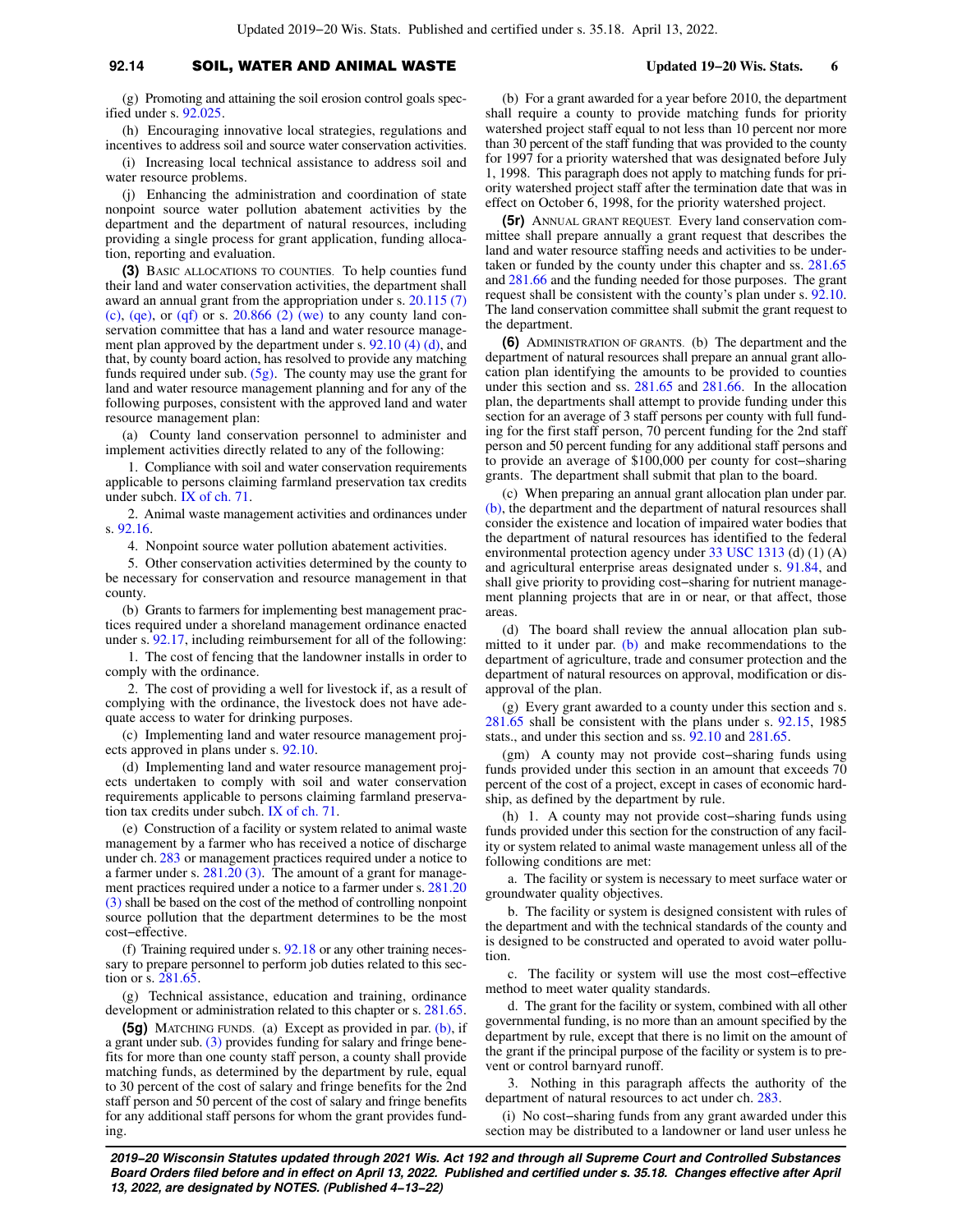or she, by contract with the grant recipient, agrees to do all of the following:

1. Maintain any funded practice for its normal expected life, replace it with an equally effective practice or improvement or repay the cost−sharing funds to the grant recipient.

2. Conduct all land management and pollutant management activities in substantial accordance with the performance standards, prohibitions, conservation practices and technical standards under s.  $281.16$  and with plans approved under this section, under s. [92.15,](https://docs-preview.legis.wisconsin.gov/document/statutes/1985/92.15) 1985 stats., and under ss. [92.10](https://docs-preview.legis.wisconsin.gov/document/statutes/92.10) and [281.65,](https://docs-preview.legis.wisconsin.gov/document/statutes/281.65) or to repay the cost−sharing funds.

(k) The department shall identify by rule the types of cost− shared practices and the minimum grant amounts for cost−sharing grants that require any subsequent owner of the property to maintain the cost−shared practice for the life of the cost−shared practice, as determined by the department.

(L) A county may provide cost−sharing funds from a grant under this section to replace a structure or facility at a new location, rather than to repair or reconstruct the structure or facility, if the relocation reduces water pollution and replacement is cost− effective compared to repairing or reconstructing the structure or facility.

(m) The department of agriculture, trade and consumer protection and the department of natural resources shall assist counties in conducting the activities for which grants under sub.  $(3)$  may be used.

**(7)** MAINTENANCE OF EFFORT. The department may not make a grant to a county under this section in any fiscal year unless that county enters into an agreement with the department to maintain or increase its aggregate expenditures from other sources for land and water conservation activities at or above the average level of such expenditures in its 2 fiscal years preceding August 1, 1987.

**(8)** RULES. In consultation with the department of natural resources, the department shall promulgate rules to administer this section and the department's duties under s. [281.65](https://docs-preview.legis.wisconsin.gov/document/statutes/281.65).

**(10)** TRAINING. The department may contract with any person for services to administer or implement this chapter, including information and education and training.

**(12)** ANNUAL REPORT. Annually, the department, in cooperation with the department of natural resources, shall submit a report on the progress of the program under this section and s. [281.65](https://docs-preview.legis.wisconsin.gov/document/statutes/281.65) to the board.

**(13)** EVALUATION PLAN. The department, jointly with the department of natural resources, shall prepare a plan, which includes water quality monitoring and analysis, for evaluating the program administered under this section and s. [281.65](https://docs-preview.legis.wisconsin.gov/document/statutes/281.65) and submit the plan to the board. The board shall make recommendations to the department and the department of natural resources on the plan. The department shall review and approve or disapprove the plan and shall notify the board of its final action on the plan. The department shall implement any part of the plan for which the plan gives it responsibility.

**(14)** APPLICATION, ALLOCATION, REPORTING AND EVALUATION. The department, jointly with the department of natural resources, shall develop a single set of grant application, reporting and evaluation forms for use by counties receiving grants under this section and ss. [281.65](https://docs-preview.legis.wisconsin.gov/document/statutes/281.65) and [281.66.](https://docs-preview.legis.wisconsin.gov/document/statutes/281.66) The department, jointly with the department of natural resources, shall implement a single process for grant application, funding allocation, reporting and evaluation for counties receiving grants under this section and ss. [281.65](https://docs-preview.legis.wisconsin.gov/document/statutes/281.65) and [281.66.](https://docs-preview.legis.wisconsin.gov/document/statutes/281.66)

**(14m)** COORDINATION. The department of agriculture, trade and consumer protection and the department of natural resources, jointly, shall review applications from counties for grants under sub.[\(5r\)](https://docs-preview.legis.wisconsin.gov/document/statutes/92.14(5r)) and, for projects and activities selected to receive funding shall determine whether to provide funding under this section or under s. [281.65](https://docs-preview.legis.wisconsin.gov/document/statutes/281.65) or [281.66.](https://docs-preview.legis.wisconsin.gov/document/statutes/281.66)

**(15)** FINANCIAL INFORMATION. The department shall consult with the department of natural resources when it prepares the

**7 Updated 19−20 Wis. Stats.** SOIL, WATER AND ANIMAL WASTE 92.14

information which it submits to the department of administration under s. [16.42](https://docs-preview.legis.wisconsin.gov/document/statutes/16.42).

**(16)** COMMERCIAL NITROGEN OPTIMIZATION PILOT PROGRAM. (a) In addition to any grants provided under sub. [\(3\)](https://docs-preview.legis.wisconsin.gov/document/statutes/92.14(3)), the department shall award grants from the appropriation under s. [20.115 \(7\)](https://docs-preview.legis.wisconsin.gov/document/statutes/20.115(7)(qf))  $(qf)$  to agricultural producers and to University of Wisconsin System institutions as provided under this subsection.

(b) An agricultural producer may apply for and receive a grant to implement a project, for at least 2 growing seasons, that optimizes the application of commercial nitrogen. Any agricultural producer receiving a grant under this subsection shall collaborate with any University of Wisconsin System institution under par. [\(c\)](https://docs-preview.legis.wisconsin.gov/document/statutes/92.14(16)(c)).

(c) A University of Wisconsin System institution shall collaborate with an agricultural producer that applies for a grant under par. [\(b\)](https://docs-preview.legis.wisconsin.gov/document/statutes/92.14(16)(b)) to monitor the grant project on−site. A collaborating institution may receive a grant to implement the monitoring under this paragraph.

(d) The department may not make a grant to an agricultural producer and the University of Wisconsin System institution collaborating with the agricultural producer in an amount that totals more than \$50,000. No more than 20 percent of this total amount may be awarded to the collaborating University of Wisconsin System institution.

(e) In making a grant under this subsection, the department shall collaborate with the University of Wisconsin System institution and the agricultural producer. The department shall also seek to provide grants to agricultural producers in different parts of the state and to provide grants for projects in areas that have different soil types or geologic characteristics. The department shall prioritize projects that are innovative and that are not currently funded through existing state or federal programs and shall prioritize agricultural producers that plan to implement projects for longer periods.

(f) An agricultural producer and the University of Wisconsin System institution collaborating with the agricultural producer in implementing a project under this subsection may not be held civilly liable and may not be subject to any remedial action or other administrative or enforcement action from the department or the department of natural resources for any discharge of environmental pollution from the land involved in the project, if the actions were taken in good faith by the agricultural producer and the institution and conformed to the project specifications that were proposed to the department in an application for a grant under this subsection.

(g) The department shall promulgate rules to implement this subsection.

**(17)** CROP INSURANCE PREMIUM REBATES FOR PLANTING COVER CROPS. (a) From the appropriation under s.  $20.115$  (7) (qf), the department may provide rebates in the amount of \$5 for each acre of a cover crop planted for crop insurance premiums paid on those acres. In providing crop insurance premium rebates under this subsection, the department may cooperate with the risk management agency of the U.S. department of agriculture, and may cooperate with any related federal agency, state agency, or agricultural organization.

(b) In providing crop insurance premium rebates under this subsection, the department may promulgate the following rules:

1. Rules determining the cover crops for which crop insurance premium rebates are provided under this subsection.

2. Rules establishing procedures for verifying that a cover crop is planted on acres for which a crop insurance premium rebate is provided under this subsection.

3. Rules determining the maximum amount of acres for which an applicant may receive funding in a year, except that the department may impose such a maximum only in years in which the total amount of funding requested by eligible applicants exceeds the total funding available.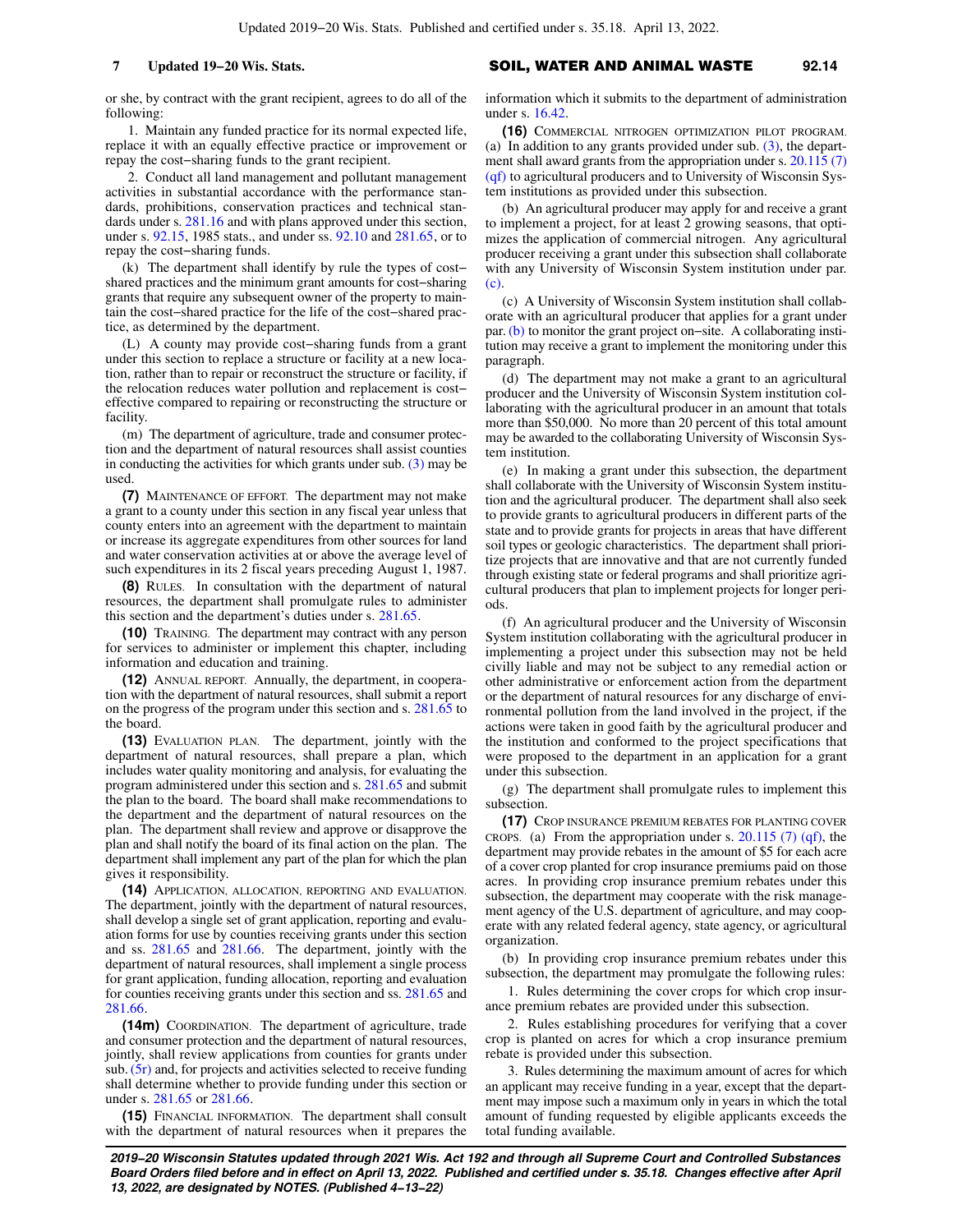## **92.14** SOIL, WATER AND ANIMAL WASTE **Updated 19−20 Wis. Stats. 8**

4. Rules establishing the application and award process, including the application deadline and grant award schedule.

(c) The department may not provide a crop insurance premium rebate under this subsection for the planting of a cover crop on an acre for which funding for planting a cover crop is provided from a federal or state grant or incentive program other than this subsection, including from any of the following:

1. The federal environmental quality incentives program under [16 USC 3839aa](https://docs-preview.legis.wisconsin.gov/document/usc/16%20USC%203839aa) to [3839−8.](https://docs-preview.legis.wisconsin.gov/document/usc/16%20USC%203839-8)

2. The federal conservation stewardship program under [16](https://docs-preview.legis.wisconsin.gov/document/usc/16%20USC%203839aa-21) [USC 3839aa−21](https://docs-preview.legis.wisconsin.gov/document/usc/16%20USC%203839aa-21) to [3839aa−25.](https://docs-preview.legis.wisconsin.gov/document/usc/16%20USC%203839aa-25)

3. A producer−led watershed protection grant under s. [93.59.](https://docs-preview.legis.wisconsin.gov/document/statutes/93.59)

4. A grant provided under sub. [\(3\)](https://docs-preview.legis.wisconsin.gov/document/statutes/92.14(3)).

5. A lake management planning grant under s. [281.68.](https://docs-preview.legis.wisconsin.gov/document/statutes/281.68)

- 6. A lake management grant under s. [281.69.](https://docs-preview.legis.wisconsin.gov/document/statutes/281.69)
- 7. A river protection grant under s. [281.70](https://docs-preview.legis.wisconsin.gov/document/statutes/281.70).

(d) To receive a crop insurance premium rebate under this subsection, a person shall submit an application to the department, under the process established by the department by rule, after a cover crop is planted on the acres for which the person applies for a crop insurance premium rebate.

(e) The department may conduct inspections to verify that recipients of a crop insurance premium rebate are in compliance with the provisions of this subsection and any rules promulgated under this subsection.

**History:** [1987 a. 27](https://docs-preview.legis.wisconsin.gov/document/acts/1987/27), [297](https://docs-preview.legis.wisconsin.gov/document/acts/1987/297); [1989 a. 56](https://docs-preview.legis.wisconsin.gov/document/acts/1989/56); [1991 a. 39](https://docs-preview.legis.wisconsin.gov/document/acts/1991/39), [309](https://docs-preview.legis.wisconsin.gov/document/acts/1991/309); [1993 a. 16](https://docs-preview.legis.wisconsin.gov/document/acts/1993/16), [166,](https://docs-preview.legis.wisconsin.gov/document/acts/1993/166) [213;](https://docs-preview.legis.wisconsin.gov/document/acts/1993/213) [1995](https://docs-preview.legis.wisconsin.gov/document/acts/1995/27) [a. 27](https://docs-preview.legis.wisconsin.gov/document/acts/1995/27), [225](https://docs-preview.legis.wisconsin.gov/document/acts/1995/225), [227](https://docs-preview.legis.wisconsin.gov/document/acts/1995/227); [1997 a. 27;](https://docs-preview.legis.wisconsin.gov/document/acts/1997/27) [1999 a. 9,](https://docs-preview.legis.wisconsin.gov/document/acts/1999/9) [185;](https://docs-preview.legis.wisconsin.gov/document/acts/1999/185) [2001 a. 16](https://docs-preview.legis.wisconsin.gov/document/acts/2001/16); [2009 a. 28;](https://docs-preview.legis.wisconsin.gov/document/acts/2009/28) [2017 a. 59;](https://docs-preview.legis.wisconsin.gov/document/acts/2017/59) [2021](https://docs-preview.legis.wisconsin.gov/document/acts/2021/223) [a. 223.](https://docs-preview.legis.wisconsin.gov/document/acts/2021/223)

#### **92.15 Local regulation of livestock operations. (1)** In this section:

(a) "Livestock operation" means a feedlot or other facility or a pasture where animals are fed, confined, maintained or stabled.

(b) "Local governmental unit" means a political subdivision of this state, a special purpose district in this state, an instrumentality or corporation of such a political subdivision or special purpose district, a combination or subunit of any of the foregoing or an instrumentality of the state and any of the foregoing.

**(2)** Notwithstanding ss. [92.11](https://docs-preview.legis.wisconsin.gov/document/statutes/92.11) and [92.17](https://docs-preview.legis.wisconsin.gov/document/statutes/92.17), a local governmental unit may enact regulations of livestock operations that are consistent with and do not exceed the performance standards, prohibitions, conservation practices and technical standards under s. [281.16 \(3\).](https://docs-preview.legis.wisconsin.gov/document/statutes/281.16(3))

**(3)** (a) Notwithstanding ss. [92.11](https://docs-preview.legis.wisconsin.gov/document/statutes/92.11) and [92.17](https://docs-preview.legis.wisconsin.gov/document/statutes/92.17), a local governmental unit may enact regulations of livestock operations that exceed the performance standards, prohibitions, conservation practices and technical standards under s. [281.16 \(3\)](https://docs-preview.legis.wisconsin.gov/document/statutes/281.16(3)) only if the local governmental unit demonstrates to the satisfaction of the department of agriculture, trade and consumer protection or the department of natural resources that the regulations are necessary to achieve water quality standards under s. [281.15](https://docs-preview.legis.wisconsin.gov/document/statutes/281.15).

(b) The department of agriculture, trade and consumer protection and the department of natural resources shall, by rule, specify procedures for review and approval of proposed local governmental unit regulations under par. [\(a\)](https://docs-preview.legis.wisconsin.gov/document/statutes/92.15(3)(a)).

**(4)** A local governmental unit may not apply a regulation under sub.  $(2)$  or  $(3)$  to a livestock operation that exists on October 14, 1997, unless the local governmental unit determines, using the rules promulgated under s. [281.16 \(3\) \(e\)](https://docs-preview.legis.wisconsin.gov/document/statutes/281.16(3)(e)), that cost−sharing is available to the owner or operator of the livestock operation under s. [92.14](https://docs-preview.legis.wisconsin.gov/document/statutes/92.14) or [281.65](https://docs-preview.legis.wisconsin.gov/document/statutes/281.65) or from any other source.

**(5)** Any livestock operation that exists on October 14, 1997, and that is required to obtain a permit under s. [283.31](https://docs-preview.legis.wisconsin.gov/document/statutes/283.31) or that receives a notice of discharge under ch. [283](https://docs-preview.legis.wisconsin.gov/document/statutes/ch.%20283) may continue to operate as a livestock operation at the same location notwithstanding s. [59.69 \(10\) \(am\)](https://docs-preview.legis.wisconsin.gov/document/statutes/59.69(10)(am)) or [62.23 \(7\) \(h\)](https://docs-preview.legis.wisconsin.gov/document/statutes/62.23(7)(h)) or any zoning ordinance enacted under s. [59.69,](https://docs-preview.legis.wisconsin.gov/document/statutes/59.69) [60.61,](https://docs-preview.legis.wisconsin.gov/document/statutes/60.61) [60.62,](https://docs-preview.legis.wisconsin.gov/document/statutes/60.62) [61.35](https://docs-preview.legis.wisconsin.gov/document/statutes/61.35) or [62.23 \(7\)](https://docs-preview.legis.wisconsin.gov/document/statutes/62.23(7)), if the livestock operation is a lawful use or a legal nonconforming use under any zoning ordinance enacted under s. [59.69](https://docs-preview.legis.wisconsin.gov/document/statutes/59.69), [60.61](https://docs-preview.legis.wisconsin.gov/document/statutes/60.61), [60.62](https://docs-preview.legis.wisconsin.gov/document/statutes/60.62), [61.35](https://docs-preview.legis.wisconsin.gov/document/statutes/61.35) or [62.23 \(7\)](https://docs-preview.legis.wisconsin.gov/document/statutes/62.23(7)) on October 14, 1997.

**History:** [1997 a. 27](https://docs-preview.legis.wisconsin.gov/document/acts/1997/27); [1999 a. 9;](https://docs-preview.legis.wisconsin.gov/document/acts/1999/9) [2011 a. 170](https://docs-preview.legis.wisconsin.gov/document/acts/2011/170). **Cross−reference:** See also ch. [NR 151](https://docs-preview.legis.wisconsin.gov/document/administrativecode/ch.%20NR%20151), Wis. adm. code.

**92.16 Manure storage facilities.** A county, city, village or town may enact an ordinance requiring manure storage facilities constructed after July 2, 1983, to meet the technical standards of the county, city, village or town and rules of the department. The department shall adopt rules for ordinances setting standards and criteria for construction of manure storage facilities.

**History:** [1983 a. 27](https://docs-preview.legis.wisconsin.gov/document/acts/1983/27); Stats. 1983 s. 92.16; [1983 a. 410](https://docs-preview.legis.wisconsin.gov/document/acts/1983/410) s. [24n](https://docs-preview.legis.wisconsin.gov/document/acts/1983/410,%20s.%2024n); Stats. 1983 s. 92.34; [1985 a. 8](https://docs-preview.legis.wisconsin.gov/document/acts/1985/8) s. [10;](https://docs-preview.legis.wisconsin.gov/document/acts/1985/8,%20s.%2010) Stats. 1985 s. 92.16; [1987 a. 27;](https://docs-preview.legis.wisconsin.gov/document/acts/1987/27) [1993 a. 246](https://docs-preview.legis.wisconsin.gov/document/acts/1993/246). **Cross−reference:** See also ss. [ATCP 50.95,](https://docs-preview.legis.wisconsin.gov/document/administrativecode/ATCP%2050.95) Wis. adm. code.

An ordinance passed under this section is applicable only in unincorporated areas of the county. [77 Atty. Gen. 87](https://docs-preview.legis.wisconsin.gov/document/oag/vol77-87).

92.17 Shoreland management. (1) GUIDELINES ORDI-NANCE. The guidelines for a shoreland management ordinance shall establish standards for activities related to the purpose of maintaining and improving surface water quality.

**(2)** AUTHORITY TO ENACT ORDINANCE. (a) A city or village may enact a shoreland management ordinance.

(ag) A county may enact a shoreland management ordinance. A county shoreland management ordinance does not apply in any town that enacts an ordinance under par. [\(ar\)](https://docs-preview.legis.wisconsin.gov/document/statutes/92.17(2)(ar)).

(ar) A town may enact a shoreland management ordinance that is prepared under sub. [\(1\).](https://docs-preview.legis.wisconsin.gov/document/statutes/92.17(1))

(b) If a county, city or village proposes to enact an ordinance based on the guidelines prepared under sub. [\(1\),](https://docs-preview.legis.wisconsin.gov/document/statutes/92.17(1)) or if a town proposes to enact a shoreland management ordinance, the county, city, village or town shall submit a draft of the ordinance to the department.

(c) The board shall review a draft of an ordinance submitted under par. [\(b\)](https://docs-preview.legis.wisconsin.gov/document/statutes/92.17(2)(b)) and make recommendations to the department.

(d) The department shall review and approve or disapprove a draft of an ordinance submitted under par. [\(b\).](https://docs-preview.legis.wisconsin.gov/document/statutes/92.17(2)(b))

(e) A county, city or village may enact an ordinance based on the guidelines prepared under sub.  $(1)$  only if the draft of the ordinance is approved by the department under par. [\(d\).](https://docs-preview.legis.wisconsin.gov/document/statutes/92.17(2)(d)) A town may enact a shoreland management ordinance only if the draft of the ordinance is approved by the department under par. [\(d\).](https://docs-preview.legis.wisconsin.gov/document/statutes/92.17(2)(d))

**(2m)** AUTHORITY TO ENFORCE ORDINANCE. A county may not enforce a shoreland management ordinance unless the county uses funds provided under s. [92.14 \(3\)](https://docs-preview.legis.wisconsin.gov/document/statutes/92.14(3)) for grants for the purposes under s. [92.14 \(3\) \(b\).](https://docs-preview.legis.wisconsin.gov/document/statutes/92.14(3)(b)) A city, village or town may not enforce a shoreland management ordinance unless the county in which the city, village or town is located uses funds provided under s. [92.14](https://docs-preview.legis.wisconsin.gov/document/statutes/92.14(3))  $(3)$  for grants for the purposes under s.  $92.14$   $(3)$   $(b)$ .

**(2r)** DEPARTMENT NOT TO REQUIRE ENACTMENT. The department may not require a county, city, village or town to enact an ordinance under this section as a condition of any other program administered by the department.

**(4)** COOPERATION. The department shall consult with the governing bodies of counties, cities, villages and towns to secure voluntary uniformity of regulations, so far as practicable, shall identify low−cost practices and shall extend assistance to counties, cities, villages and towns under this section.

**History:** [1991 a. 309;](https://docs-preview.legis.wisconsin.gov/document/acts/1991/309) [1993 a. 213](https://docs-preview.legis.wisconsin.gov/document/acts/1993/213); [1999 a. 9.](https://docs-preview.legis.wisconsin.gov/document/acts/1999/9)

**Cross−reference:** See also s. [ATCP 50.58](https://docs-preview.legis.wisconsin.gov/document/administrativecode/ATCP%2050.58), Wis. adm. code.

**92.18 Training and certification. (1)** The department shall, by rule, establish a program of training and certification for persons who review plans for, conduct inspections of or engage in activities under any of the following:

(a) This chapter.

(b) Section [281.65,](https://docs-preview.legis.wisconsin.gov/document/statutes/281.65) if those activities relate to agricultural practices.

**(2)** The department shall do all of the following:

(a) Identify those persons involved in plan review or inspections who are required to obtain certification.